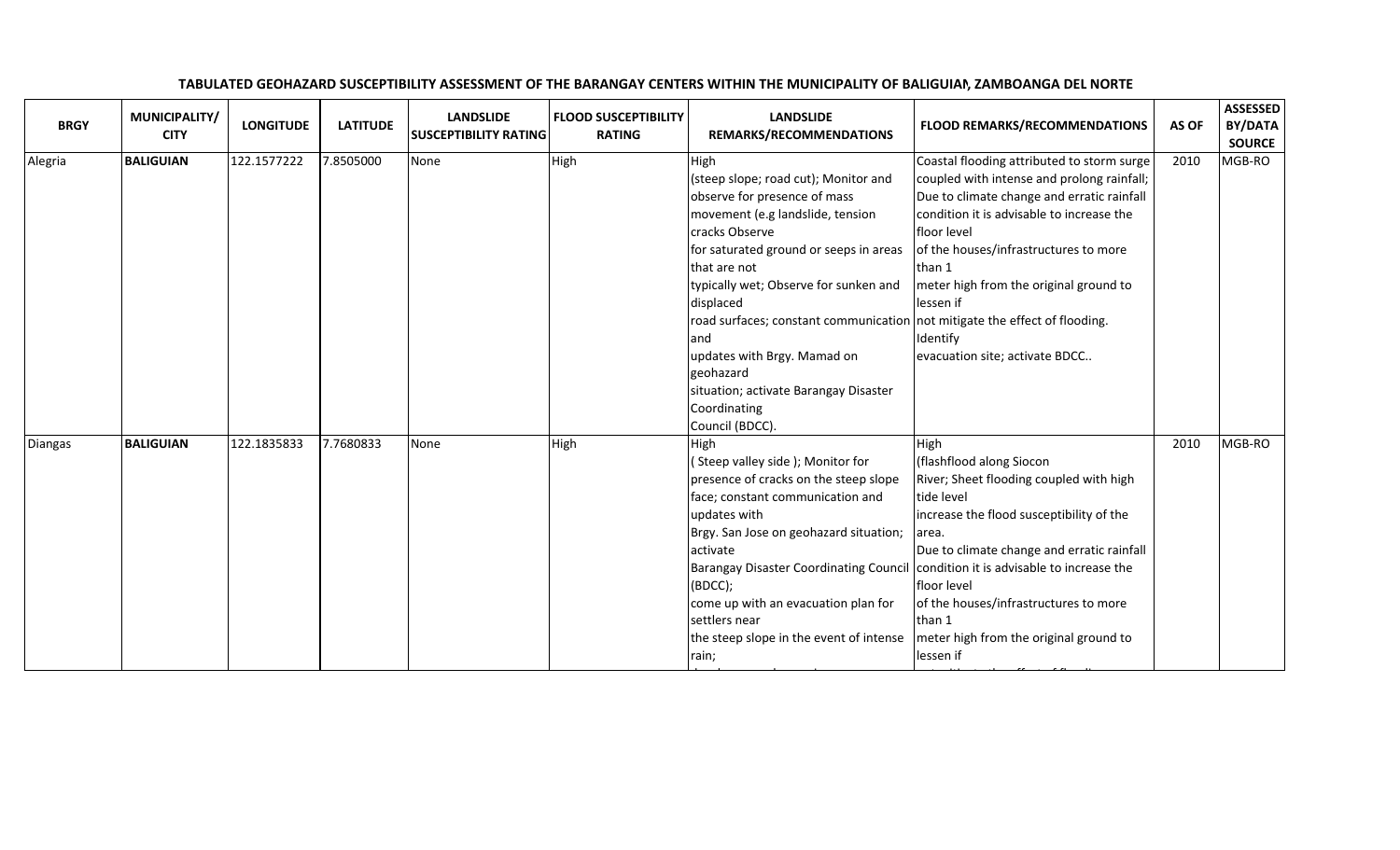| Diculom | <b>BALIGUIAN</b> | 122.2381944 | 7.9157778 | None | High | High                                                                    | Flashflood zone since the area is situated | 2010 | MGB-RO |
|---------|------------------|-------------|-----------|------|------|-------------------------------------------------------------------------|--------------------------------------------|------|--------|
|         |                  |             |           |      |      | (steep ridge; steep valley                                              | along                                      |      |        |
|         |                  |             |           |      |      | side); Monitor for presence of mass                                     | the path of 3 active rivers.               |      |        |
|         |                  |             |           |      |      | movement; constant                                                      | Observe for rapid increase/decrease in     |      |        |
|         |                  |             |           |      |      | communication and updates with Brgy. creek/river water levels, possibly |                                            |      |        |
|         |                  |             |           |      |      | Mamawan/Milidan/Malinao on                                              | accompanied by                             |      |        |
|         |                  |             |           |      |      | geohazard                                                               | increase turbidity (soil content) Develop  |      |        |
|         |                  |             |           |      |      | situation; observed for saturated                                       | an early                                   |      |        |
|         |                  |             |           |      |      | ground or seeps                                                         | warning system intended for flashflood     |      |        |
|         |                  |             |           |      |      | in areas that are not typically wet;                                    | related                                    |      |        |
|         |                  |             |           |      |      | observe for                                                             | hazard prevention; identify evacuation     |      |        |
|         |                  |             |           |      |      | sunken and displaced road surfaces;                                     | site;                                      |      |        |
|         |                  |             |           |      |      | identify                                                                | Activate BDCC;                             |      |        |
|         |                  |             |           |      |      | evacuation site; activate Barangay                                      |                                            |      |        |
|         |                  |             |           |      |      | Disaster                                                                |                                            |      |        |
|         |                  |             |           |      |      | Coordinating Council (BDCC).                                            |                                            |      |        |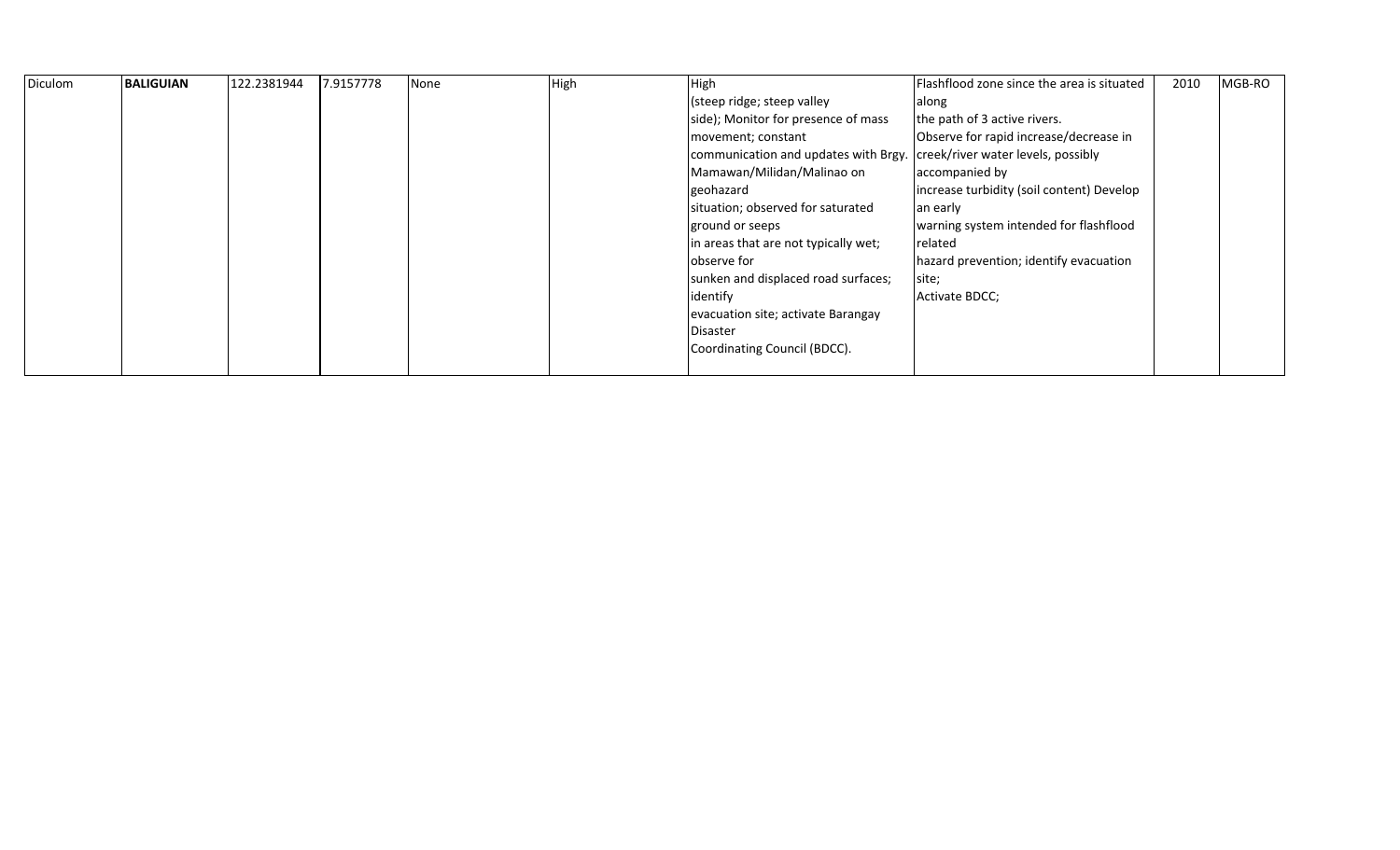| Guimotan | <b>BALIGUIAN</b> | 122.1941389 | 7.7748611 | High | High | Zone of landslide accumulation coming   High |                                           | 2010 | MGB-RO |
|----------|------------------|-------------|-----------|------|------|----------------------------------------------|-------------------------------------------|------|--------|
|          |                  |             |           |      |      | from the                                     | (flashflood and sheet flood               |      |        |
|          |                  |             |           |      |      | steep ridge; monitor and observe for         | along Siocon River); Due to climate       |      |        |
|          |                  |             |           |      |      | presence of                                  | change and erratic rainfall               |      |        |
|          |                  |             |           |      |      | mass movement; develop an early              | condition it is advisable to increase the |      |        |
|          |                  |             |           |      |      | warning                                      | floor level                               |      |        |
|          |                  |             |           |      |      | device/system intended for landslide-        | of the houses/infrastructures to more     |      |        |
|          |                  |             |           |      |      | related                                      | than 1                                    |      |        |
|          |                  |             |           |      |      | hazard prevention/mitigation; Identify       | meter high from the original ground to    |      |        |
|          |                  |             |           |      |      | evacuation                                   | lessen if                                 |      |        |
|          |                  |             |           |      |      | site; Observe for saturated ground or        | not mitigate the effect of flooding.      |      |        |
|          |                  |             |           |      |      | seeps in                                     | Identify                                  |      |        |
|          |                  |             |           |      |      | areas that are not typically wet;            | evacuation site;                          |      |        |
|          |                  |             |           |      |      | Observe for                                  | Observe for rapid increase/decrease in    |      |        |
|          |                  |             |           |      |      | sunken and displaced road surfaces;          | creek/river water levels, possibly        |      |        |
|          |                  |             |           |      |      | constant                                     | accompanied by                            |      |        |
|          |                  |             |           |      |      | communication and updates with Brgy.         | increase turbidity (soil content) Develop |      |        |
|          |                  |             |           |      |      | <b>Diangas</b>                               | an early                                  |      |        |
|          |                  |             |           |      |      | on geohazard situation; activate             | warning system intended for flashflood    |      |        |
|          |                  |             |           |      |      | <b>Barangay Disaster</b>                     | related                                   |      |        |
|          |                  |             |           |      |      | Coordinating Council (BDCC).                 | hazard prevention; identify evacuation    |      |        |
|          |                  |             |           |      |      |                                              | site;                                     |      |        |
|          |                  |             |           |      |      |                                              | <b>Activate BDCC</b>                      |      |        |
|          |                  |             |           |      |      |                                              |                                           |      |        |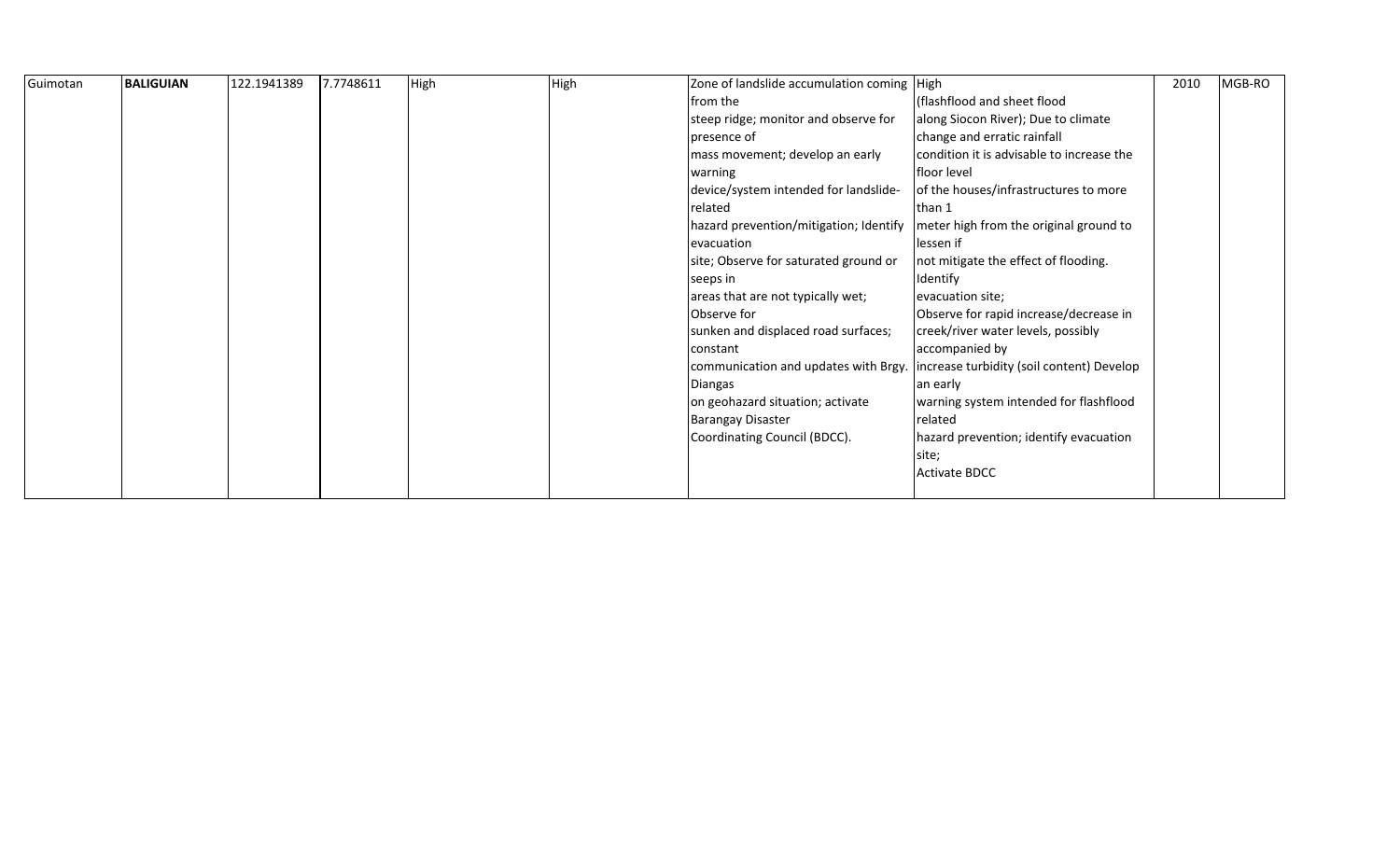| Kauswagan | <b>BALIGUIAN</b> | 122.1394167 | 7.8033611 | None | High | High                                          | High                                        | 2010 | MGB-RO |
|-----------|------------------|-------------|-----------|------|------|-----------------------------------------------|---------------------------------------------|------|--------|
|           |                  |             |           |      |      | (road cut; steep slope); Monitor and          | (sheetflood along                           |      |        |
|           |                  |             |           |      |      | observe for progress and presence of          | Baliguian River); Sheet flooding coupled    |      |        |
|           |                  |             |           |      |      | mass movement; (e.g landslide, tension        | with storm surge (coastal                   |      |        |
|           |                  |             |           |      |      | cracks);                                      | flooding) increase the flood susceptibility |      |        |
|           |                  |             |           |      |      | observed for saturated ground or seeps of the |                                             |      |        |
|           |                  |             |           |      |      | in areas                                      | area.                                       |      |        |
|           |                  |             |           |      |      | that are not typically wet; Develop an        | Due to climate change and erratic rainfall  |      |        |
|           |                  |             |           |      |      | early                                         | condition it is advisable to increase the   |      |        |
|           |                  |             |           |      |      | warning device system intended for            | floor level                                 |      |        |
|           |                  |             |           |      |      | landslide                                     | of the houses/infrastructures to more       |      |        |
|           |                  |             |           |      |      | related hazard prevention; Observe for        | than 1                                      |      |        |
|           |                  |             |           |      |      | sunken                                        | meter high from the original ground to      |      |        |
|           |                  |             |           |      |      | and displaced road surfaces; Constant         | lessen if                                   |      |        |
|           |                  |             |           |      |      | communication and updates with Brgy.          | not mitigate the effect of flooding.        |      |        |
|           |                  |             |           |      |      | Poblacion;                                    | Construct                                   |      |        |
|           |                  |             |           |      |      | activate Barangay Disaster                    | proper drainage system to reduce surface    |      |        |
|           |                  |             |           |      |      | Coordinating Council                          | run-off                                     |      |        |
|           |                  |             |           |      |      | (BDCC).                                       | during prolong rainfall. Develop an early   |      |        |
|           |                  |             |           |      |      |                                               | warning                                     |      |        |
|           |                  |             |           |      |      |                                               | device/system intended for                  |      |        |
|           |                  |             |           |      |      |                                               | flashflood/sheetflood                       |      |        |
|           |                  |             |           |      |      |                                               | related hazard prevention; Activate BDCC    |      |        |
|           |                  |             |           |      |      |                                               | Monitor and observe for rapid               |      |        |
|           |                  |             |           |      |      |                                               | increase/decrease                           |      |        |
|           |                  |             |           |      |      |                                               | in creek/river water levels, possibly       |      |        |
|           |                  |             |           |      |      |                                               | accompanied                                 |      |        |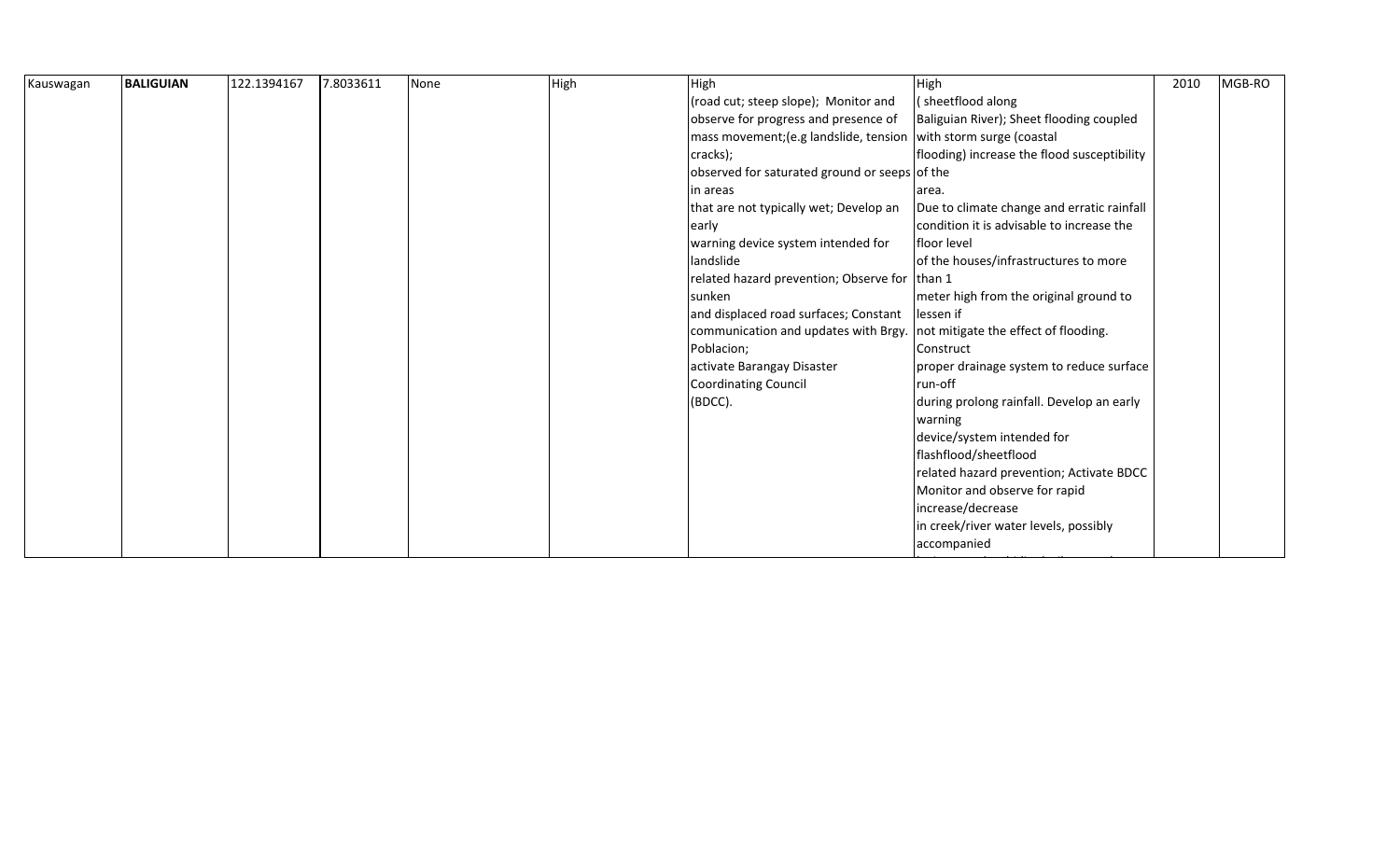| Kilalaban | <b>BALIGUIAN</b> | 122.2047222 | 7.7536389 | None | High | High                                                                           | High                                      | 2010 | MGB-RO |
|-----------|------------------|-------------|-----------|------|------|--------------------------------------------------------------------------------|-------------------------------------------|------|--------|
|           |                  |             |           |      |      | (steep slopes; valley side); Monitor                                           | (Sheetflood and flashflood                |      |        |
|           |                  |             |           |      |      | progress of mass movement; observe                                             | along creek); Due to climate change and   |      |        |
|           |                  |             |           |      |      | for                                                                            | erratic rainfall                          |      |        |
|           |                  |             |           |      |      | presence tension cracks along slopes;                                          | condition it is advisable to increase the |      |        |
|           |                  |             |           |      |      | develop an                                                                     | floor level                               |      |        |
|           |                  |             |           |      |      | early warning device/system intended                                           | of the houses/infrastructures to more     |      |        |
|           |                  |             |           |      |      | tor                                                                            | than 1                                    |      |        |
|           |                  |             |           |      |      | landslide-related hazard                                                       | meter high from the original ground to    |      |        |
|           |                  |             |           |      |      | prevention/mitigation;                                                         | lessen if                                 |      |        |
|           |                  |             |           |      |      | Identify evacuation site; Observe for                                          | not mitigate the effect of flooding.      |      |        |
|           |                  |             |           |      |      | saturated ground or seeps in areas that Observe for rapid increase/decrease in |                                           |      |        |
|           |                  |             |           |      |      | are not typically wet;                                                         | creek/river water levels, possibly        |      |        |
|           |                  |             |           |      |      | Observe for sunken and displaced road accompanied by                           |                                           |      |        |
|           |                  |             |           |      |      | surfaces;                                                                      | increase turbidity (soil content) Develop |      |        |
|           |                  |             |           |      |      | constant communication and updates                                             | an early                                  |      |        |
|           |                  |             |           |      |      | with Brgy.                                                                     | warning system intended                   |      |        |
|           |                  |             |           |      |      | Pisawak, Siocon/MPDC; activate                                                 | flashflood/sheetflood                     |      |        |
|           |                  |             |           |      |      | Barangay                                                                       | related hazard prevention; identify       |      |        |
|           |                  |             |           |      |      | Disaster Coordinating Council (BDCC).                                          | evacuation                                |      |        |
|           |                  |             |           |      |      |                                                                                | site; Activate BDCC                       |      |        |
|           |                  |             |           |      |      |                                                                                |                                           |      |        |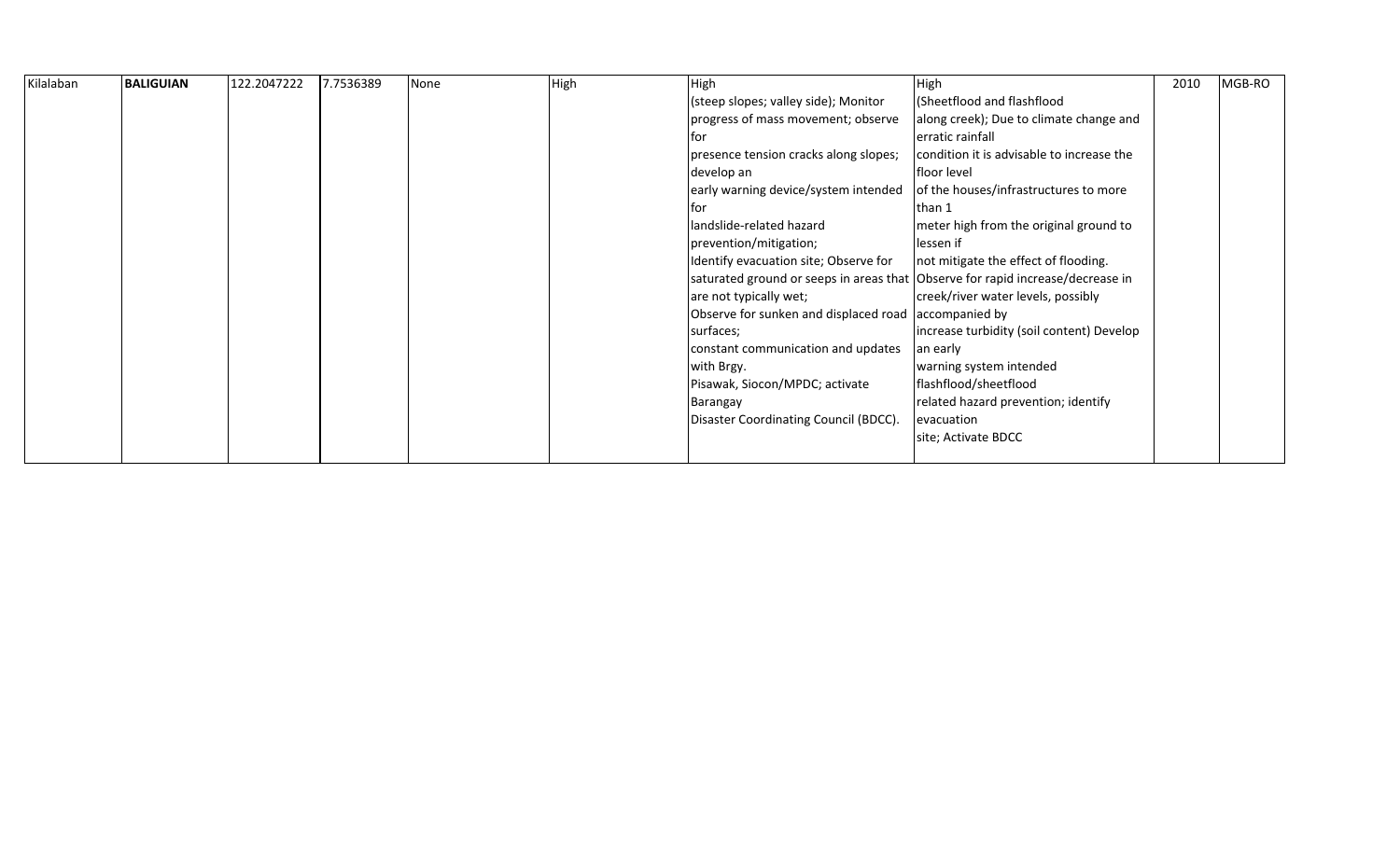| Linay | <b>BALIGUIAN</b> | 122.2008944 | 7.7910361 | High | Low  | Monitor progress of mass movement;     | High                                      | 2010 | MGB-RO |
|-------|------------------|-------------|-----------|------|------|----------------------------------------|-------------------------------------------|------|--------|
|       |                  |             |           |      |      | develop an                             | (flashflood along creek                   |      |        |
|       |                  |             |           |      |      | early warning device/system intended   | draining toward the                       |      |        |
|       |                  |             |           |      |      | tor                                    | barangay center/Siocon                    |      |        |
|       |                  |             |           |      |      | landslide-related hazard               | River/Tumao River); Observe for rapid     |      |        |
|       |                  |             |           |      |      | prevention/mitigation;                 | increase/decrease in                      |      |        |
|       |                  |             |           |      |      | Observe for saturated ground or seeps  | creek/river water levels, possibly        |      |        |
|       |                  |             |           |      |      | in areas                               | accompanied by                            |      |        |
|       |                  |             |           |      |      | that are not typically wet; constant   | increase turbidity (soil content) Develop |      |        |
|       |                  |             |           |      |      | communication                          | an early                                  |      |        |
|       |                  |             |           |      |      | and updates with Brgy. Guimotan on     | warning system intended flashflood-       |      |        |
|       |                  |             |           |      |      | geohazard                              | related                                   |      |        |
|       |                  |             |           |      |      | situation; activate Barangay Disaster  | hazard prevention; identify evacuation    |      |        |
|       |                  |             |           |      |      | Coordinating                           | site; Activate BDCC; Identify alternate   |      |        |
|       |                  |             |           |      |      | Council (BDCC).                        | route in going                            |      |        |
|       |                  |             |           |      |      |                                        | to the barangay. Construct a hanging      |      |        |
|       |                  |             |           |      |      |                                        | bridge                                    |      |        |
|       |                  |             |           |      |      |                                        | across the river;                         |      |        |
| Lumay | <b>BALIGUIAN</b> | 122.1515556 | 7.8035833 | None | High | High                                   | Please see Annex A for the Spot           | 2010 | MGB-RO |
|       |                  |             |           |      |      | (steep valley side southeast           | Investigation                             |      |        |
|       |                  |             |           |      |      | of the barangay); Monitor progress of  | Report of the Landslide Occurrence along  |      |        |
|       |                  |             |           |      |      | mass movement (e.g.                    | the                                       |      |        |
|       |                  |             |           |      |      | landslides, tension cracks); constant  | Upper Slope of Lumay.                     |      |        |
|       |                  |             |           |      |      |                                        |                                           |      |        |
|       |                  |             |           |      |      | communication and updates with Brgy.   |                                           |      |        |
|       |                  |             |           |      |      | Poblacion                              |                                           |      |        |
|       |                  |             |           |      |      | on geohazard situation; develop an     |                                           |      |        |
|       |                  |             |           |      |      | early warning                          |                                           |      |        |
|       |                  |             |           |      |      | device/system intended for landslide   |                                           |      |        |
|       |                  |             |           |      |      | related                                |                                           |      |        |
|       |                  |             |           |      |      | hazard prevention; identify evacuation |                                           |      |        |
|       |                  |             |           |      |      | site;                                  |                                           |      |        |
|       |                  |             |           |      |      | activate BDCC.                         |                                           |      |        |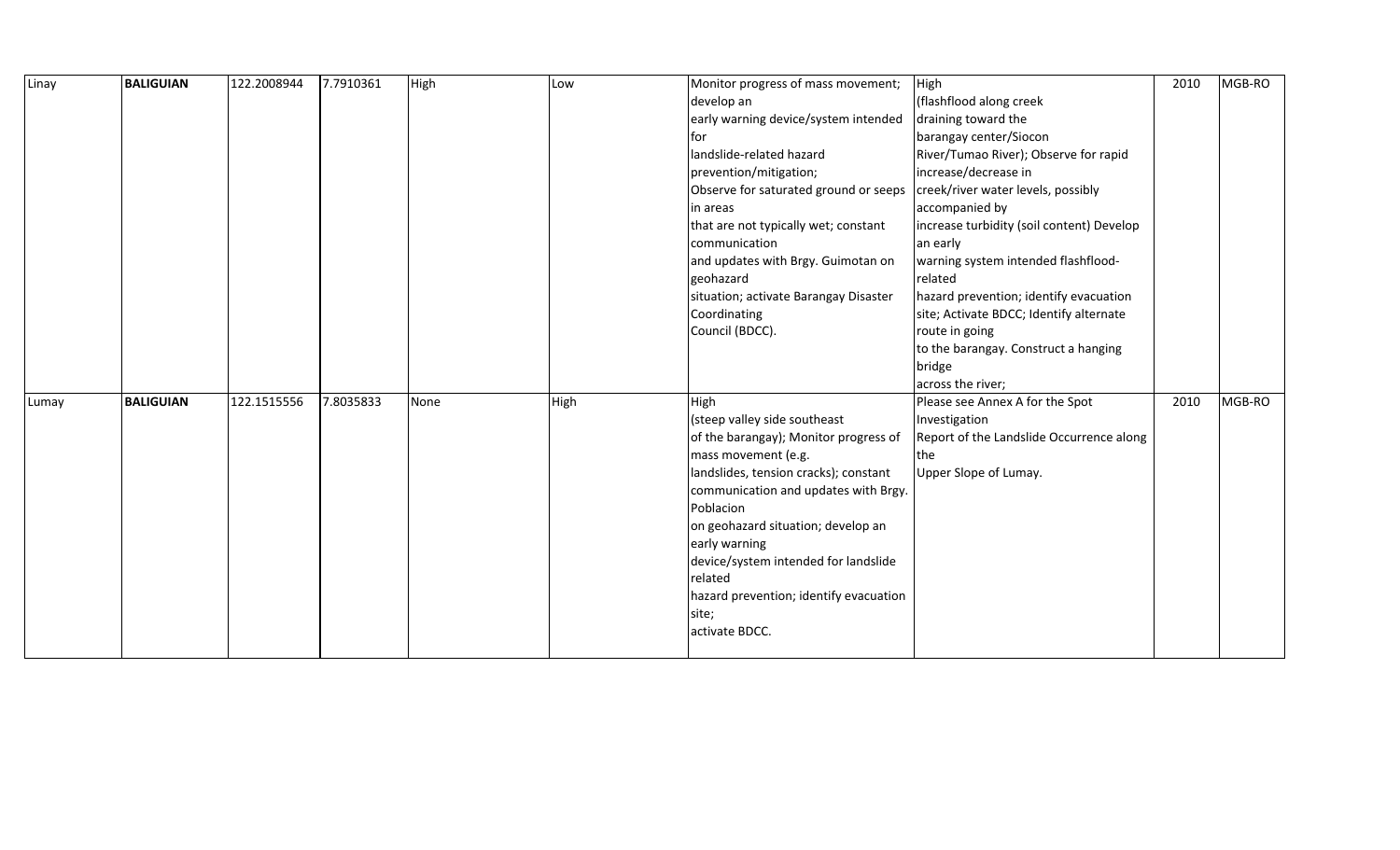| Malinao | <b>BALIGUIAN</b> | 122.2320833 | 7.9305556 | None | High | High                                           | Coastal flooding attributed to storm surge                                         | 2010 | MGB-RO |
|---------|------------------|-------------|-----------|------|------|------------------------------------------------|------------------------------------------------------------------------------------|------|--------|
|         |                  |             |           |      |      |                                                | (steep slopes); Monitor and observe for coupled with intense and prolong rainfall; |      |        |
|         |                  |             |           |      |      | presence of mass                               | Due to climate change and erratic rainfall                                         |      |        |
|         |                  |             |           |      |      | movement; develop an early warning             | condition it is advisable to increase the                                          |      |        |
|         |                  |             |           |      |      | device/system intended for landslide           | floor level                                                                        |      |        |
|         |                  |             |           |      |      | related                                        | of the houses/infrastructures to more                                              |      |        |
|         |                  |             |           |      |      | hazard prevention; observe for sunken   than 1 |                                                                                    |      |        |
|         |                  |             |           |      |      | and                                            | meter high from the original ground to                                             |      |        |
|         |                  |             |           |      |      | displaced road surfaces; constant              | lessen if                                                                          |      |        |
|         |                  |             |           |      |      | communication                                  | not mitigate the effect of flooding.                                               |      |        |
|         |                  |             |           |      |      | and updates with Brgy. Diculom on              | Identify                                                                           |      |        |
|         |                  |             |           |      |      | geohazard                                      | evacuation site; activate BDCC.                                                    |      |        |
|         |                  |             |           |      |      | situation; activate barangay disaster          |                                                                                    |      |        |
|         |                  |             |           |      |      | coordinating                                   |                                                                                    |      |        |
|         |                  |             |           |      |      | council.                                       |                                                                                    |      |        |
|         |                  |             |           |      |      |                                                |                                                                                    |      |        |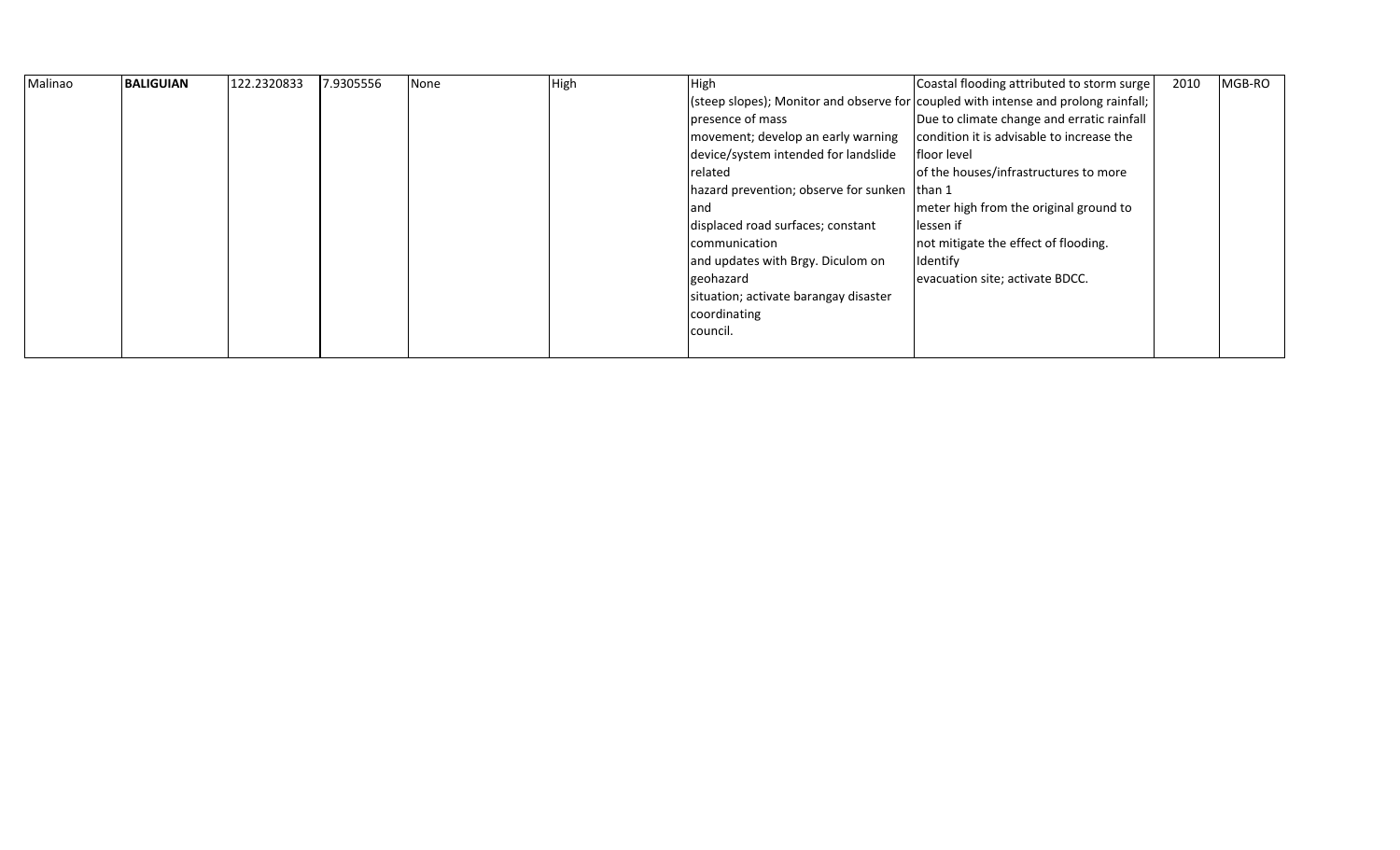| Mamad | <b>BALIGUIAN</b> | 122.1538611 | 7.8344444 | None | High | High                                                                              | High                                                                               | 2010 | MGB-RO |
|-------|------------------|-------------|-----------|------|------|-----------------------------------------------------------------------------------|------------------------------------------------------------------------------------|------|--------|
|       |                  |             |           |      |      | (steep slope north of the                                                         | (Flashflood along Limbaso                                                          |      |        |
|       |                  |             |           |      |      | barangay); Landslide accumulation                                                 | River); Sheet flooding coupled with storm                                          |      |        |
|       |                  |             |           |      |      | zone;                                                                             | surge (coastal                                                                     |      |        |
|       |                  |             |           |      |      | Monitor for presence of cracks on the                                             | flooding) increase the flood susceptibility                                        |      |        |
|       |                  |             |           |      |      | steep slope                                                                       | of the                                                                             |      |        |
|       |                  |             |           |      |      | face; constant communication and                                                  | area.                                                                              |      |        |
|       |                  |             |           |      |      | updates with                                                                      | Due to climate change and erratic rainfall                                         |      |        |
|       |                  |             |           |      |      | Brgy. Poblacion on geohazard situation; condition it is advisable to increase the |                                                                                    |      |        |
|       |                  |             |           |      |      | activate                                                                          | lfloor level                                                                       |      |        |
|       |                  |             |           |      |      | <b>Barangay Disaster Coordinating Council</b>                                     | of the houses/infrastructures to more                                              |      |        |
|       |                  |             |           |      |      | (BDCC);                                                                           | than 1                                                                             |      |        |
|       |                  |             |           |      |      | come up with an evacuation plan for                                               | meter high from the original ground to                                             |      |        |
|       |                  |             |           |      |      | settlers near                                                                     | lessen if                                                                          |      |        |
|       |                  |             |           |      |      | the steep slope in the event of intense                                           | not mitigate the effect of flooding.                                               |      |        |
|       |                  |             |           |      |      | rain;                                                                             | Construct                                                                          |      |        |
|       |                  |             |           |      |      | develop an early warning                                                          | proper drainage system to reduce surface                                           |      |        |
|       |                  |             |           |      |      | device/system intended                                                            | run-off                                                                            |      |        |
|       |                  |             |           |      |      |                                                                                   | for landslide related hazard prevention; during prolong rainfall. Develop an early |      |        |
|       |                  |             |           |      |      |                                                                                   | warning                                                                            |      |        |
|       |                  |             |           |      |      |                                                                                   | device/system intended for flashflood                                              |      |        |
|       |                  |             |           |      |      |                                                                                   | related                                                                            |      |        |
|       |                  |             |           |      |      |                                                                                   | hazard prevention; Activate BDCC                                                   |      |        |
|       |                  |             |           |      |      |                                                                                   | Observe for rapid increase/decrease in                                             |      |        |
|       |                  |             |           |      |      |                                                                                   | creek/river water levels, possibly                                                 |      |        |
|       |                  |             |           |      |      |                                                                                   | accompanied by                                                                     |      |        |
|       |                  |             |           |      |      |                                                                                   | increased turbidity (soil content);                                                |      |        |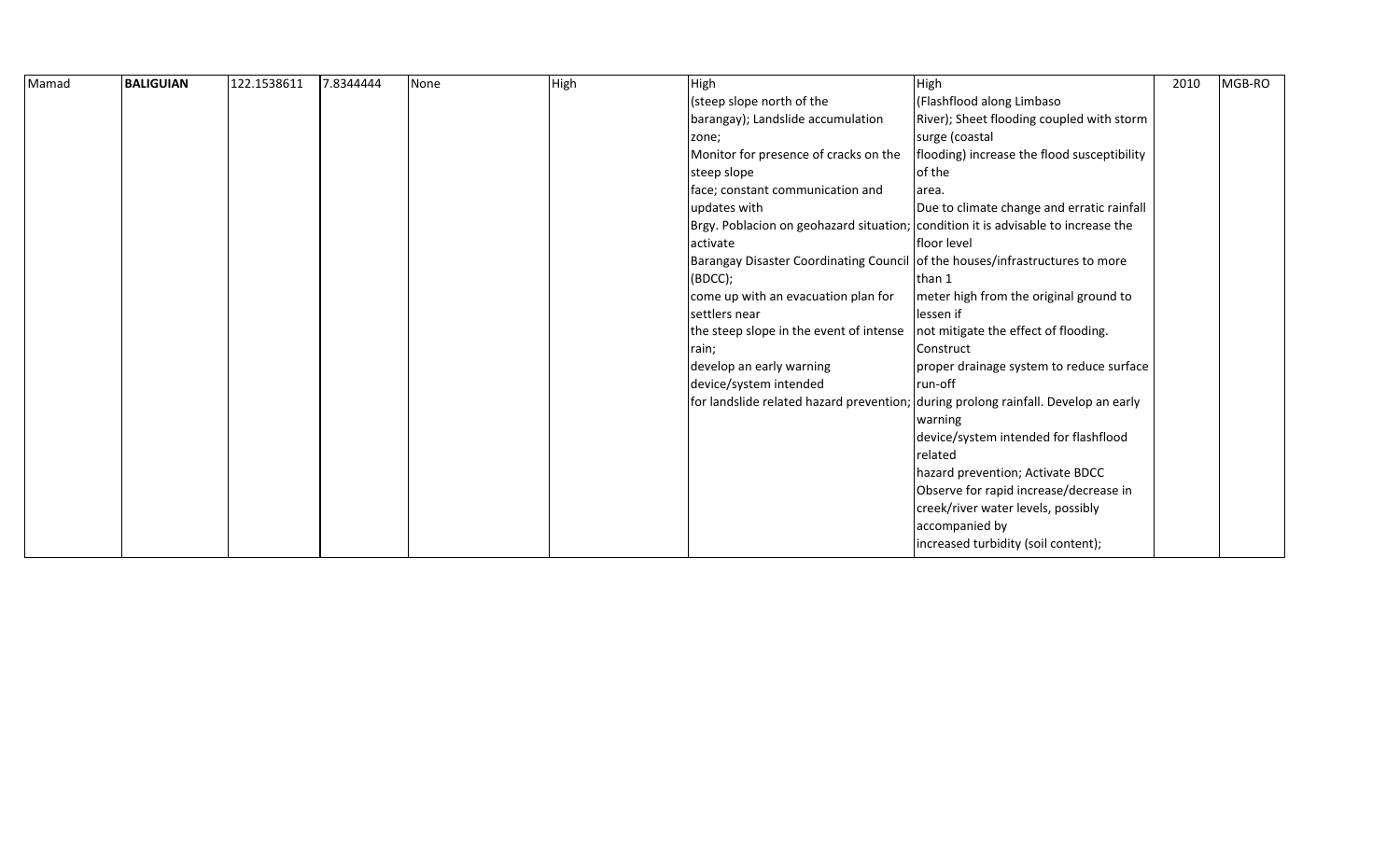| Mamawan | <b>BALIGUIAN</b> | 122.2693611 | 7.9343611 | Moderate | Low  | High                                                                           | High                                                                               | 2010 | MGB-RO |
|---------|------------------|-------------|-----------|----------|------|--------------------------------------------------------------------------------|------------------------------------------------------------------------------------|------|--------|
|         |                  |             |           |          |      | (valley sides/road cuts); Observe for                                          | (flashflood along creek); Observe for rapid                                        |      |        |
|         |                  |             |           |          |      | presence of cracks on steeply sloping                                          | increase/decrease in                                                               |      |        |
|         |                  |             |           |          |      | ground; develop an early warning                                               | creek/river water levels, possibly                                                 |      |        |
|         |                  |             |           |          |      | device/system                                                                  | accompanied by                                                                     |      |        |
|         |                  |             |           |          |      | intended for landslide related hazard                                          | increased turbidity (soil content); develop                                        |      |        |
|         |                  |             |           |          |      | prevention;                                                                    | an early                                                                           |      |        |
|         |                  |             |           |          |      | constant communication and updates                                             | warning device/system intended for                                                 |      |        |
|         |                  |             |           |          |      | with Brgy.                                                                     | flashflood                                                                         |      |        |
|         |                  |             |           |          |      | Diculom on geohazard situation;                                                | related hazard prevention; Activate BDCC                                           |      |        |
|         |                  |             |           |          |      | activate                                                                       |                                                                                    |      |        |
|         |                  |             |           |          |      | <b>Barangay Disaster Coordinating Council</b>                                  |                                                                                    |      |        |
|         |                  |             |           |          |      | (BDCC).                                                                        |                                                                                    |      |        |
|         |                  |             |           |          |      |                                                                                |                                                                                    |      |        |
| Milidan | <b>BALIGUIAN</b> | 122.2238056 | 7.9056389 | None     | High | Moderate to High                                                               | Coastal flooding attributed to storm surge                                         | 2010 | MGB-RO |
|         |                  |             |           |          |      |                                                                                | (steep slopes); Monitor and observe for coupled with intense and prolong rainfall; |      |        |
|         |                  |             |           |          |      | presence of mass                                                               | Due to climate change and erratic rainfall                                         |      |        |
|         |                  |             |           |          |      | movement; observed for saturated                                               | condition it is advisable to increase the                                          |      |        |
|         |                  |             |           |          |      | ground or                                                                      | floor level                                                                        |      |        |
|         |                  |             |           |          |      | seeps in areas that are not typically                                          | of the houses/infrastructures to more                                              |      |        |
|         |                  |             |           |          |      | wet; observe                                                                   | than 1                                                                             |      |        |
|         |                  |             |           |          |      | for sunken and displaced road surfaces; meter high from the original ground to |                                                                                    |      |        |
|         |                  |             |           |          |      | constant                                                                       | lessen if                                                                          |      |        |
|         |                  |             |           |          |      | communication and updates with Brgy.   not mitigate the effect of flooding.    |                                                                                    |      |        |
|         |                  |             |           |          |      | Diculom                                                                        | Identify                                                                           |      |        |
|         |                  |             |           |          |      | on geohazard situation; activate                                               | evacuation site; activate BDCC                                                     |      |        |
|         |                  |             |           |          |      | <b>Barangay Disaster</b>                                                       |                                                                                    |      |        |
|         |                  |             |           |          |      | Coordinating Council (BDCC).                                                   |                                                                                    |      |        |
|         |                  |             |           |          |      |                                                                                |                                                                                    |      |        |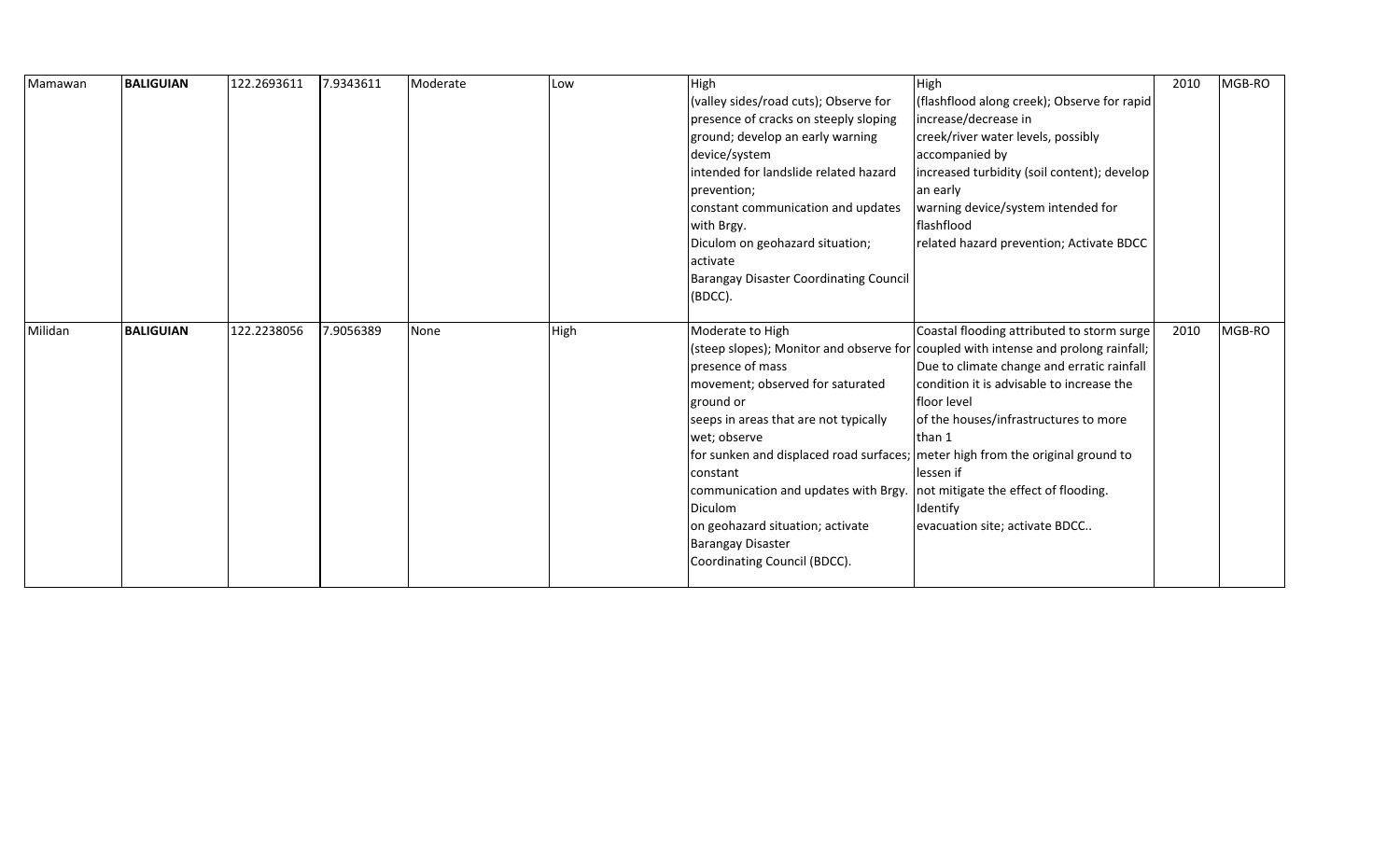| Nonoyan | BALIGUIAN | 122.1213611 | 7.7781944 | None | High | High                                                | High                                        | 2010 | MGB-RO |  |
|---------|-----------|-------------|-----------|------|------|-----------------------------------------------------|---------------------------------------------|------|--------|--|
|         |           |             |           |      |      | (Steep slope 100 meters                             | (flashflood/sheetflood                      |      |        |  |
|         |           |             |           |      |      | from the barangay hall); Areas                      | along Nonoyan River); Sheet flooding        |      |        |  |
|         |           |             |           |      |      | immediately located at the foot of the              | coupled with storm surge (coastal           |      |        |  |
|         |           |             |           |      |      | steep                                               | flooding) increase the flood susceptibility |      |        |  |
|         |           |             |           |      |      | slope are highly susceptible to landslide of the    |                                             |      |        |  |
|         |           |             |           |      |      | accumulation.                                       | area.                                       |      |        |  |
|         |           |             |           |      |      | Monitor for presence of cracks on the               | Due to climate change and erratic rainfall  |      |        |  |
|         |           |             |           |      |      | steep slope                                         | condition it is advisable to increase the   |      |        |  |
|         |           |             |           |      |      | face; constant communication and                    | <b>Ifloor level</b>                         |      |        |  |
|         |           |             |           |      |      | updates with                                        | of the houses to more than 1 meter high     |      |        |  |
|         |           |             |           |      |      | Brgy. Kauswagan on geohazard                        | from the                                    |      |        |  |
|         |           |             |           |      |      | situation; activate                                 | original ground to lessen if not mitigate   |      |        |  |
|         |           |             |           |      |      | Barangay Disaster Coordinating Council the effect   |                                             |      |        |  |
|         |           |             |           |      |      | (BOCC);                                             | of flooding.                                |      |        |  |
|         |           |             |           |      |      | come up with an evacuation plan for                 | Observe for rapid increase/decrease in      |      |        |  |
|         |           |             |           |      |      | settlers near                                       | creek/river water levels, possibly          |      |        |  |
|         |           |             |           |      |      | the steep slope in the event of intense             | accompanied by                              |      |        |  |
|         |           |             |           |      |      | rain;                                               | increased turbidity (soil content); develop |      |        |  |
|         |           |             |           |      |      | develop an early warning                            | an early                                    |      |        |  |
|         |           |             |           |      |      | device/system intended                              | warning device/system intended for          |      |        |  |
|         |           |             |           |      |      | for landslide related hazard prevention; flashflood |                                             |      |        |  |
|         |           |             |           |      |      |                                                     | related hazard prevention; identify         |      |        |  |
|         |           |             |           |      |      |                                                     | evacuation                                  |      |        |  |
|         |           |             |           |      |      |                                                     | site;                                       |      |        |  |
|         |           |             |           |      |      |                                                     |                                             |      |        |  |
|         |           |             |           |      |      |                                                     |                                             |      |        |  |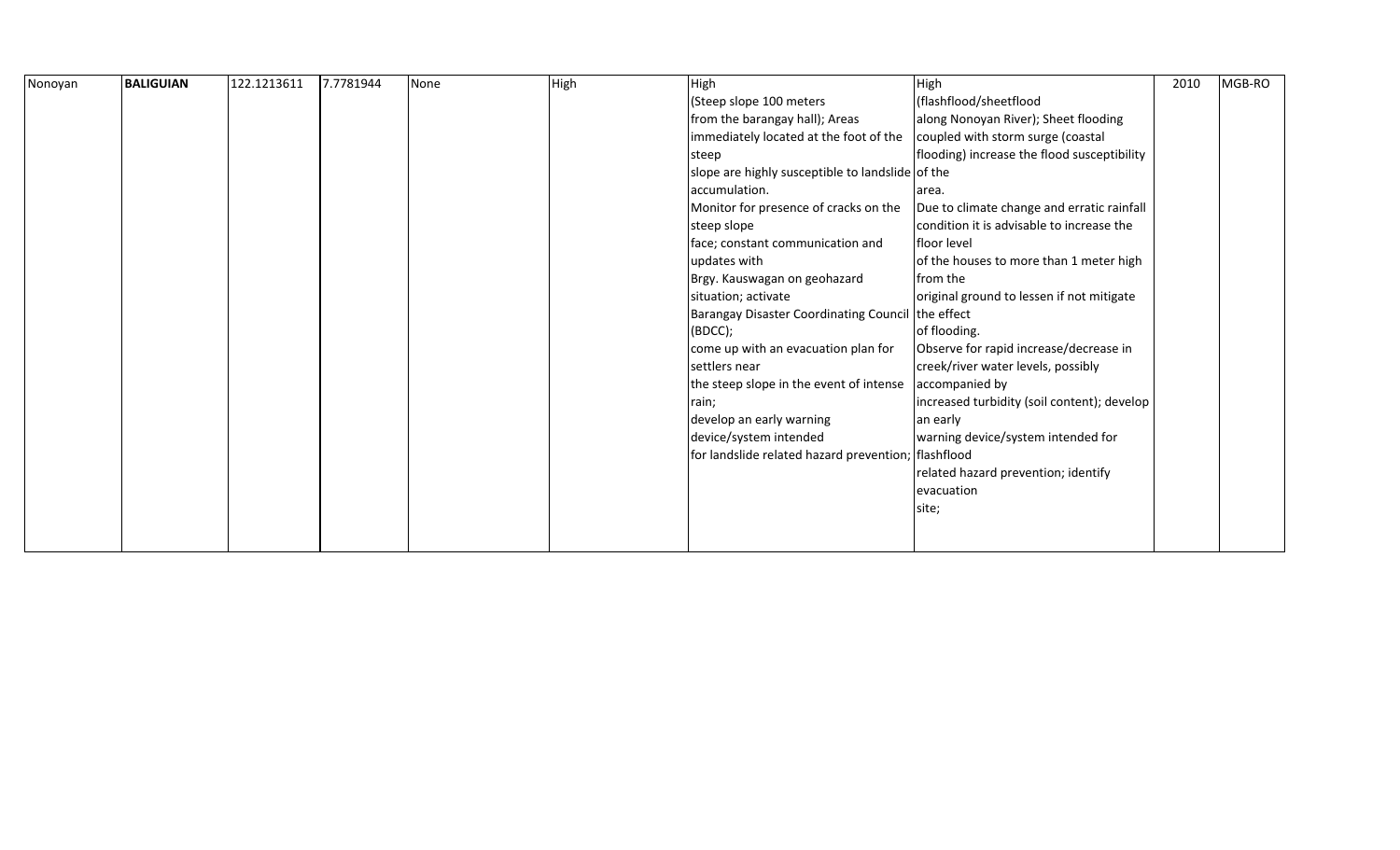| Poblacion | <b>BALIGUIAN</b> | 122.1426667 | 7.8088611 | None | High | High                                   | High                                        | 2010 | MGB-RO |
|-----------|------------------|-------------|-----------|------|------|----------------------------------------|---------------------------------------------|------|--------|
|           |                  |             |           |      |      | (steep valley side, road cut           | (sheetflood along                           |      |        |
|           |                  |             |           |      |      | going to Mamad); Constant              | Baliguian River); Sheet flooding coupled    |      |        |
|           |                  |             |           |      |      | communication and updates with         | with storm surge (coastal                   |      |        |
|           |                  |             |           |      |      | barangay Mamad/Kauswagan and           | flooding) increase the flood susceptibility |      |        |
|           |                  |             |           |      |      | MPDC on                                | of the                                      |      |        |
|           |                  |             |           |      |      | geohazard situation; activate Barangay | area.                                       |      |        |
|           |                  |             |           |      |      | Disaster                               | Due to climate change and erratic rainfall  |      |        |
|           |                  |             |           |      |      | Coordinating Council (BDCC).           | condition it is advisable to increase the   |      |        |
|           |                  |             |           |      |      |                                        | floor level                                 |      |        |
|           |                  |             |           |      |      |                                        | of the houses/infrastructures to more       |      |        |
|           |                  |             |           |      |      |                                        | than 1                                      |      |        |
|           |                  |             |           |      |      |                                        | meter high from the original ground to      |      |        |
|           |                  |             |           |      |      |                                        | lessen if                                   |      |        |
|           |                  |             |           |      |      |                                        | not mitigate the effect of flooding.        |      |        |
|           |                  |             |           |      |      |                                        | Construct                                   |      |        |
|           |                  |             |           |      |      |                                        | proper drainage system to reduce surface    |      |        |
|           |                  |             |           |      |      |                                        | run-off                                     |      |        |
|           |                  |             |           |      |      |                                        | during prolong rainfall. Develop an early   |      |        |
|           |                  |             |           |      |      |                                        | warning                                     |      |        |
|           |                  |             |           |      |      |                                        | device/system intended for                  |      |        |
|           |                  |             |           |      |      |                                        | flashflood/sheetflood                       |      |        |
|           |                  |             |           |      |      |                                        | related hazard prevention; Activate BDCC    |      |        |
|           |                  |             |           |      |      |                                        | Monitor and observe for rapid               |      |        |
|           |                  |             |           |      |      |                                        | increase/decrease                           |      |        |
|           |                  |             |           |      |      |                                        | in creek/river water levels, possibly       |      |        |
|           |                  |             |           |      |      |                                        | accompanied                                 |      |        |
| San Jose  | <b>BALIGUIAN</b> | 122.1819167 | 7.7535000 | None | Low  | Moderate                               | High                                        | 2010 | MGB-RO |
|           |                  |             |           |      |      | (hill and minor ridge); Observed for   | (flashflood along                           |      |        |
|           |                  |             |           |      |      | presence of cracks along steep slope;  | creek); Monitor and observe for rapid       |      |        |
|           |                  |             |           |      |      | constant communication with Brgy.      | increase/decrease                           |      |        |
|           |                  |             |           |      |      | Siay, Siocon                           | in creek/river water levels, possibly       |      |        |
|           |                  |             |           |      |      | on geohazard situation; activate BDCC  | accompanied                                 |      |        |
|           |                  |             |           |      |      |                                        | by increased turbidity (soil content);      |      |        |
|           |                  |             |           |      |      |                                        | Activate                                    |      |        |
|           |                  |             |           |      |      |                                        | BDCC; Identify evacuation site;             |      |        |